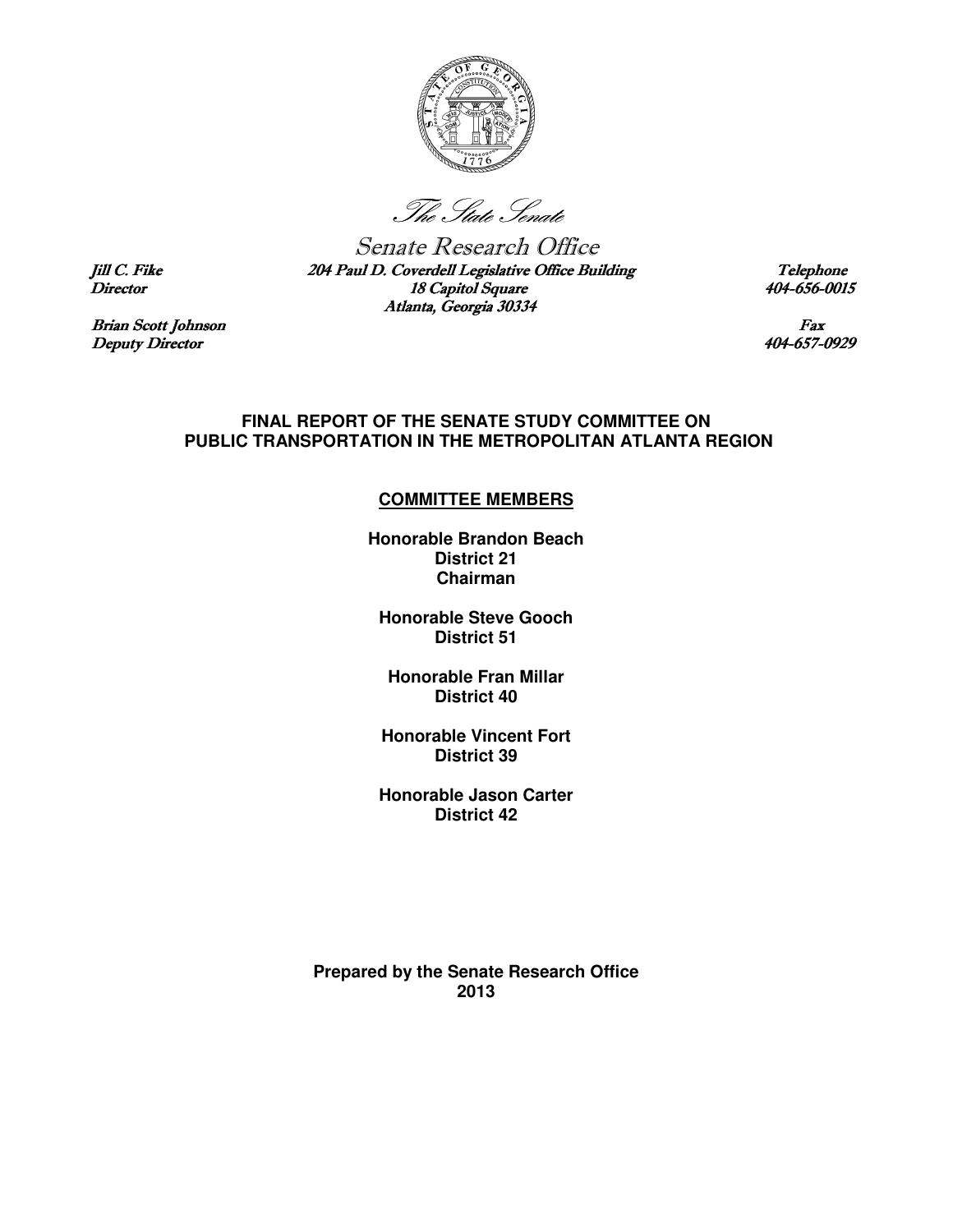# **TABLE OF CONTENTS**

| <b>STUDY COMMITTEE MEETINGS</b> |  |
|---------------------------------|--|
|                                 |  |
|                                 |  |
|                                 |  |
|                                 |  |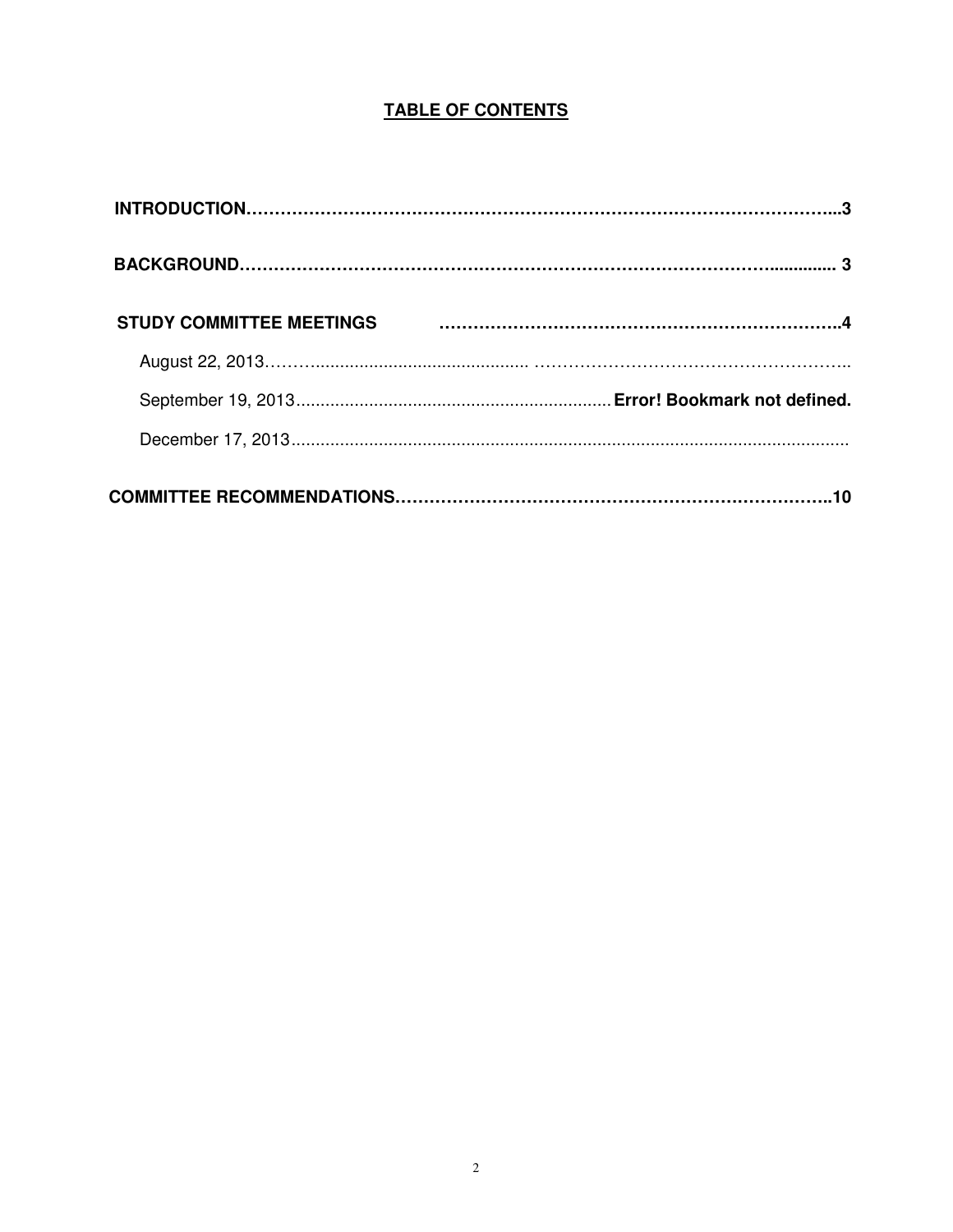## **INTRODUCTION**

Senate Resolution 618, which passed the Senate during the 2013 Legislative Session, created the Senate Study Committee on Public Transportation in the Metropolitan Atlanta Region (Committee) to examine the current makeup of public transportation in the metropolitan Atlanta region and look for workable solutions to the gridlock.

The Committee was composed of five members of the Senate: Senator Brandon Beach, serving as Chairman; Senator Steve Gooch; Senator Fran Millar; Senator Vincent Fort; and Senator Jason Carter.

Additionally, the legislative staff members assigned to the Committee were: Ms. Gerri Pringle, Legislative Assistant to Senator Brandon Beach; Ms. Emily Williams, Senate Press Office; Ms. Jenna Wolfe, Legislative Counsel; and Ms. Angie Fiese, Senate Research Office.

The Committee held three meetings. The first meeting was held at the Georgia Department of Transportation on August 22<sup>nd</sup>, 2013. At this meeting, the Committee heard testimony from: Mr. Keith Parker, Metropolitan Atlanta Rapid Transit Authority; Ms. Jannine Miller, Georgia Regional Transit Authority; Ms. Faye DiMassimo, Cobb County Transit; Ms. Kim Conroy, Gwinnett County Transit; and Mr. Tad Leithead, Atlanta Regional Commission. The second meeting was held at the Capitol on September  $19<sup>th</sup>$ , 2013. At this meeting, the Committee heard testimony from: Mr. Hill Hardman, Route Match Technology; Mr. Cain Williamson, Atlanta Regional Commission; and Ms. Jannine Miller, Georgia Regional Transit Authority. The final meeting was held at the Capitol on December  $17<sup>th</sup>$ , 2013. The Committee discussed its recommendation and heard comments from its members and presenters.

## **BACKGROUND**

According to the annual population estimates of the Atlanta Regional Commission (ARC), the 10 county Atlanta region added approximately 40,100 people between April 1, 2012, and April 1, 2013. That growth puts the region's total population at 4,219,600, a number larger than the populations of 24 states. According to the U.S. Census Bureau, metro Atlanta was the 6th fastest growing metro region in the United States during 2012-2013. According to ARC, in the years 2010 through 2040, the 20-county Atlanta region is projected to add 2.8 million residents for a total population of nearly 8.3 million. The Bureau of Labor Statistics found that metro Atlanta added more than 72,000 jobs during the past year (June 2012 to June 2013), the fifth largest gain in new jobs in the nation.

Transportation is a critical resource in the Atlanta region. It is essential to commerce and the provision of goods and services to the people of the region, as well as providing a means for people to get to the workplace, medical facilities, and educational institutions. According to a recent public opinion survey released by ARC, more than 71 percent of respondents replied that improved public transportation was "very important" for the Atlanta region's future.

The Atlanta region is currently served by four public transportation providers that, together, form the backbone of the regional transit system. These providers are the Metropolitan Atlanta Rapid Transit Authority (MARTA), Cobb Community Transit (CCT), Gwinnett County Transit (GCT), and GRTA Xpress (Georgia Regional Transportation Authority). In August of 2013, Chairman Beach documented his public transit ride from Kennesaw State University to Gwinnett Arena.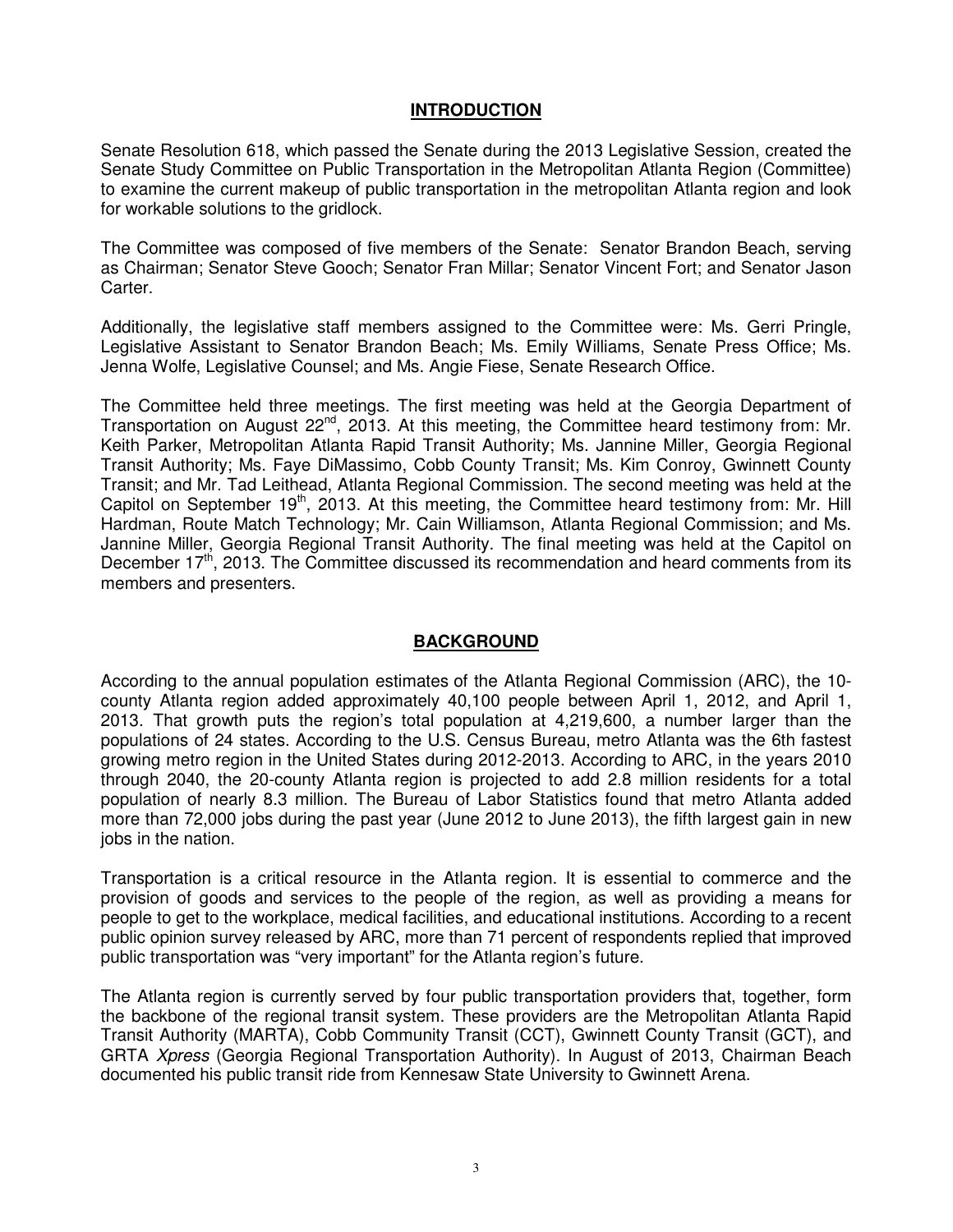He also wrote an Op-Ed column for the Atlanta-Journal Constitution on his transit experience. To plan his ride, he had to visit three websites to review schedules and organize his trip. He then rode two buses on CCT to the MARTA Arts Center Station, and then boarded a train to the Lindbergh Station. There, he changed trains to the Doraville line, then boarded a Gwinnett bus that took him two blocks from the Gwinnett Arena. The 32-mile trip took 3 hours 35 minutes. A person can fly to New York City faster. Senator Beach also had to pay three different times, with exact change. No debit cards were accepted. This journey highlighted the reason for, and mission of, the Committee – there was no coordination or collaboration among the transit agencies. The goal is recommend solutions to bring these transit assets together to work seamlessly for customers. You can see Chairman Beach's journey at http://www.youtube.com/watch?v=zLzKeJtMBwI#t=12.

## **STUDY COMMITTEE MEETINGS**

### August 22, 2013

Chairman Beach opened the first meeting by stating that the goal of the Committee is to examine the current transit systems and see if we can work together in a more collaborative, coordinated, and seamless fashion. Most of the transit discussions in the past have focused on funding or the structure of a regional transit board/entity. This Committee will look at the transit issue from the rider's perspective, namely, how we can best get the customer to their job on-time. Senator Beach also informed the Committee of his recent public transit ride from Kennesaw State University to Gwinnett Arena. He started at 10:50 A.M. and did not arrive at the arena until 2:25. While the transit rides were all clean, friendly and safe, he was required to provide exact change and there was no coordination or collaboration among the agencies.

Mr. Keith Parker, with MARTA, provided the Committee with MARTA facts: 413,500 average weekday boardings (all modes) which are mostly comprised of work trips (56 percent); MARTA represents 94 percent of all transit trips in the region (with 32 percent of transfers to MARTA from GRTA, Cobb, and Gwinnett); MARTA is the  $9<sup>th</sup>$  largest transit system in the U.S.; and it is the largest transit system in the southern U.S. The rail system consists of: 38 stations; 48 miles of double track service; 338 rail cars/318 active; and three rail yards. The busy system consists of: 531 large buses; 91 bus routes; three bus garages; and a heavy maintenance facility. The Paratransit system includes 175 L-Vans and one garage. There are five police precincts.

MARTA's Breeze Card System includes Smart Card fare collection with "tap-and-go" card readers on rail entry gates, buses, and Paratransit vehicles; and a state-of-the-art computer system linking the region together. The Breeze Card stores fares, cash value, or a discount pass for travel. GRTA, Gwinnett, and Cobb customers may use Breeze Cards to travel on their systems. Mr. Parker stated that they are trying to make the Smart Card better. He referred to the Regional Multi-Modal Public Transit Automated Fare Collection Study commissioned by ARC last year. The focus of the ARCled study is to survey the relative strengths and weaknesses of fare collection systems for nationally, to identify promising technologies and recommend the best practices for the specific needs of our region. The study's recommendations are due at the end of the year.

Mr. Parker then highlighted MARTA's economic impact (\$1.4 billion economic activity supported annually) and its challenges (fare increases, reduced bus routes, elimination of positions). MARTA's transformation initiatives which involve Transit-Oriented Development projects, security enhancements, real-time bus information for a traveler (on a cellphone or computer) that uses satellite technology to estimate vehicle arrivals, and a new code of conduct which raises the standard of acceptable behavior by implementing a customer suspension process. Mr. Parker concluded his remarks with MARTA's operating budget (\$410 million) and its capital budget (\$103 million).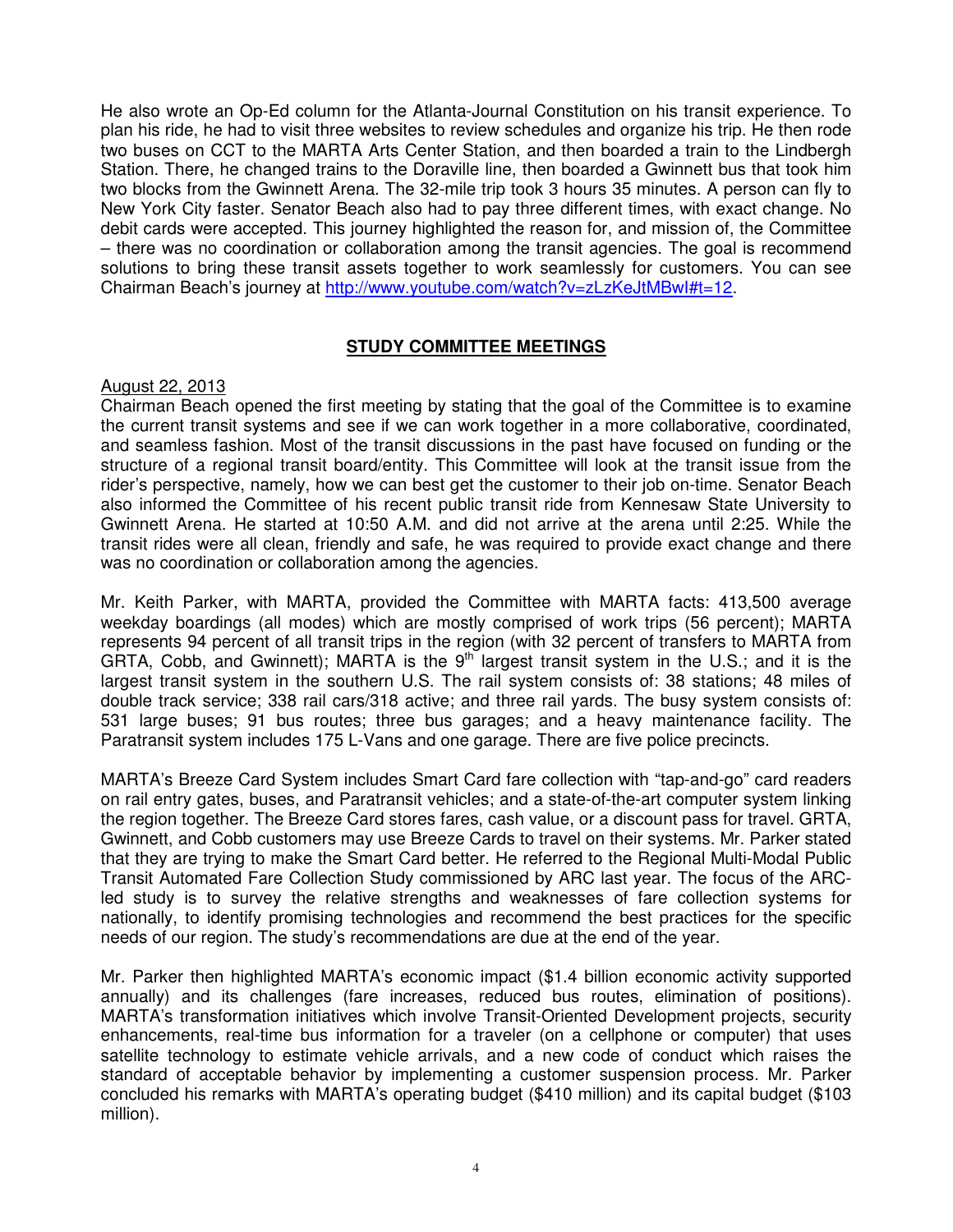Ms. Jannine Miller, with GRTA, informed the Committee that *Xpress*, a public transportation service provided by GRTA, has been in operation for more than a decade and has saved the region's commuters more than \$140 million per year from reduced traffic congestion costs. These savings, combined with the low cost of operating the *Xpress* service, translate into a 4-to-1 return on investment. Xpress has 33 routes, served by 175 coaches, which carry more than 2 million passenger trips annually, providing workers with reliable, stress-free commutes to/from major employment centers. There are 30 park and ride lots in 12 metro Atlanta counties, and the services draw ridership from nearly 40 counties. Xpress takes 1.5 million cars off of metro Atlanta's roads every year; it saves Georgians 5 million gallons of gas, and reduces by 10 percent the number of cars getting off the Downtown Connector during rush hour. A future Xpress study will focus on optimizing service in managed land corridors. Ms. Miller also stated that Xpress works with its regional partners to provide coordinated services: participates in regional fare media (Breeze Card); contracts with Cobb and Gwinnett to operate some *Xpress* routes; and is working on developing unified downtown/midtown bus stop signage. Xpress is also improving its communication channels for customer engagement (Twitter, quarterly newsletters, and a newlydesigned website).

Ms. Faye DiMassimo provided testimony regarding Cobb County Transit (CCT). The CCT is the second largest transit system in Georgia behind MARTA. Approximately four million trips are taken each year. The CCT has 23 buses and 21 paratransit vehicles. It serves the Cumberland area, which is the  $5<sup>th</sup>$  largest area in the state. Cobb County is continuing to study transit improvements in the Northwest Corridor through the Connect Cobb Environmental Assessment (EA). The EA is the next phase in the process of developing and implementing a solution to the mobility needs on US 41 and I-75 between Cobb County and the city of Atlanta. The Northwest Corridor is one of the most congested areas in the metropolitan region. With over 675,000 residents in Cobb County, US 41 and I-75 experience heavy traffic and delays on a daily basis. Nearly 40 percent of Cobb residents now work in Cobb County, with a large percentage beginning or ending their trips along US 41. The EA will take a close look at benefits, impacts, and potential mitigation measures of the locally preferred alternative (LPA) identified through the Connect Cobb Alternatives Analysis (AA). Initiated in August of 2011, the AA was an intensive 14-month process that evaluated a variety of transit routes and technologies, incorporating both technical analysis and extensive stakeholder and public involvement. The purpose of the AA was to develop an LPA that identifies a high capacity transit system best suited for the corridor. The selection of the LPA involved analyzing several types of fixed guideway transits including light rails, bus rapid transits and dedicated busways. The results of the LPA are a combination of: express buses providing long-haul services from and through Cobb County to other regional destinations for peak period commuting trips; and arterial bus rapid transits providing localized access to and between major activity centers in the Northwest Corridor.

Specifically, the EA will evaluate the natural, social and transportation benefits and the impacts of the LPA. Also during the EA phase, transit ridership and travel time forecasts will be refined, the financial strategy will be further defined, and a comparison of the project benefits and costs will be developed. The EA is anticipated to continue through the beginning of 2014.

Ms. Kim Conroy, with GCT, provided the Committee with facts on its system: GCT provides express and local fixed routes, and Paratransit services; 450 daily revenue hours; 9,500 daily revenue miles; a fleet of 98 buses and paratransit vehicles; and had 2,026,000 passenger boardings in 2012 (1,254,000 local, 753,000 express, 19,000 paratransit). The express service has seven routes (including three operated by GRTA) to Atlanta, Monday-Friday. Six routes use I-85 managed/HOV lanes. One route uses 1-20 HOV lanes. The local service has six routes that connect Lawrenceville, Duluth, Lilburn, Norcross, and the surrounding area Monday-Friday. There are three transfer hubs. One route operates Saturdays. Paratransit has 70 average daily riders.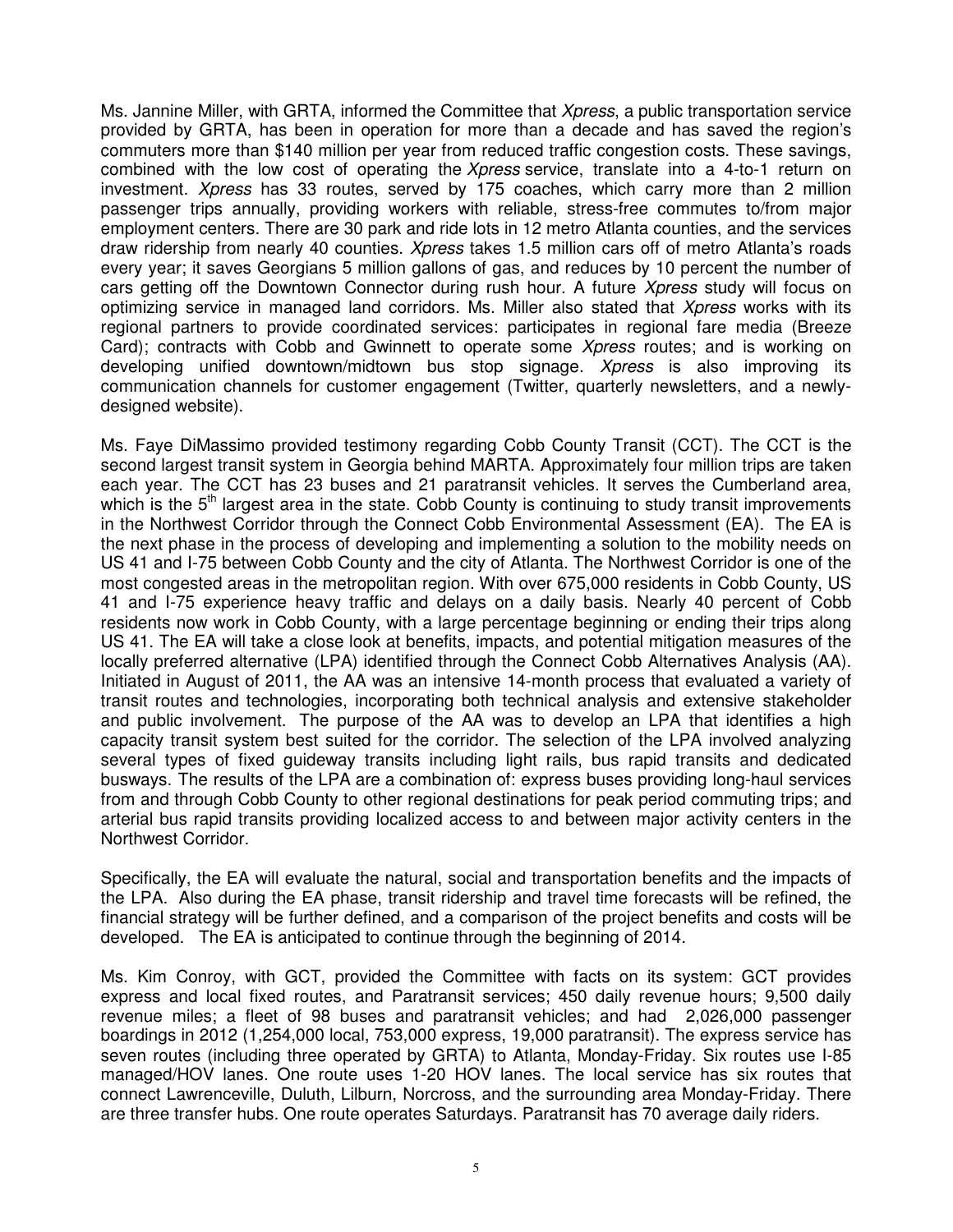Its estimated operating budget for 2014 is \$15.4 million, which includes the operating contract with the private service provider and county administration/contract oversight costs, utilities, leases, and Breeze Card fare collection.

Senator Millar asked the presenters what the percent of occupancy is on all buses. All responded that there is a high occupancy - the use of buses is more prevalent with managed lanes (development is outward). More businesses are locating outside the perimeter. Young professionals want to live downtown; the reverse commute will become more prevalent as well. Ms. Miller commented that it is consumed if it is available; not consumed if it not available. Transit agencies do not want to put buses out there if they will not be used – focus on what the customer base is. Senator Fort asked about the possibility of distance-based fares. The presenters highlighted the ARC study that is focused on a regional solution to fares. Ms. DiMassimo commented that this needs to be done on a collaborative, cooperative platform. Mr. Parker stated that distance-based fares will not get new money from the "airport guy" who lives far away but will travel to the airport. It will impact the lower wealth population that take shorter trips and transfer a number of times. Senator Millar commented that employers are also subsidizing fares and that this should be a cost of doing business (33 cents on a dollar from the farebox).

Senator Gooch asked if all four agencies are receiving subsidies. Yes – Mr. Parker informed the Committee that it is very rare to find a transit agency get as much from fare box revenue. Senator Gooch also asked if there have been any studies done that focused on combining all agencies and rebranding. Mr. Tad Leithead, ARC, stated that ARC's Regional Transit Committee has looked at Transit Governance and created legislation to this effect. Senator Beach asked if we need legislation. Intergovernmental agreements can be used; however, Senator Millar commented that legislation will be needed for future funding statewide. One-hundred twenty-nine counties have some form of transit. Senator Carter questioned the presenters as to what would be key to increasing ridership. Is there a point of too much ridership? Mr. Parker answered that there is a significant amount of demand because service is inadequate (infrequent service). We need more of an investment. Ms. Miller commented that word of mouth (outreach) is key to generating ridership. Ms. DiMassimo stated that we need to provide reliable trips – two of her routes connect into larger systems. These need to be reliable to create reliable times on the larger systems.

Mr. Ron Siphen, a private citizen, commented that it is a mistake to build additional transit fixed guidelines. Atlanta has the lowest population density in the world. It is expensive and suited for high density. There needs to be better-suited transit – Xpress buses with unlimited stops operating in managed lanes. Ms. Yvonne Williams, President of the Perimeter CID, informed the Committee that it is investing \$30,000 in a shuttle for UPS.

#### September 19, 2013

Senator Beach opened the second meeting by thanking everyone who attended and participated in the last meeting, as well as those in attendance and part of this meeting. This is all about the customer/rider's perspective. Senator Millar informed the Committee of a recent MARTA meeting which discussed a unified payment method.

Mr. Hill Hardmann, with RouteMatch Software, informed the Committee that RouteMatch was created to develop and provide dynamic, enterprise intelligent transportation systems (ITS) to the public and private transit sectors. The software provides realtime passenger information, including an estimated real time of arrival of a bus or train. The software also provides the transit operator with route optimization. This is especially important for paratransit providers. The route may be optimized every 24 hours based on cancellations. A fixed route may be optimized about two to three times per year. It is helpful to leverage a fixed route service with a paratransit service because paratransit is so expensive.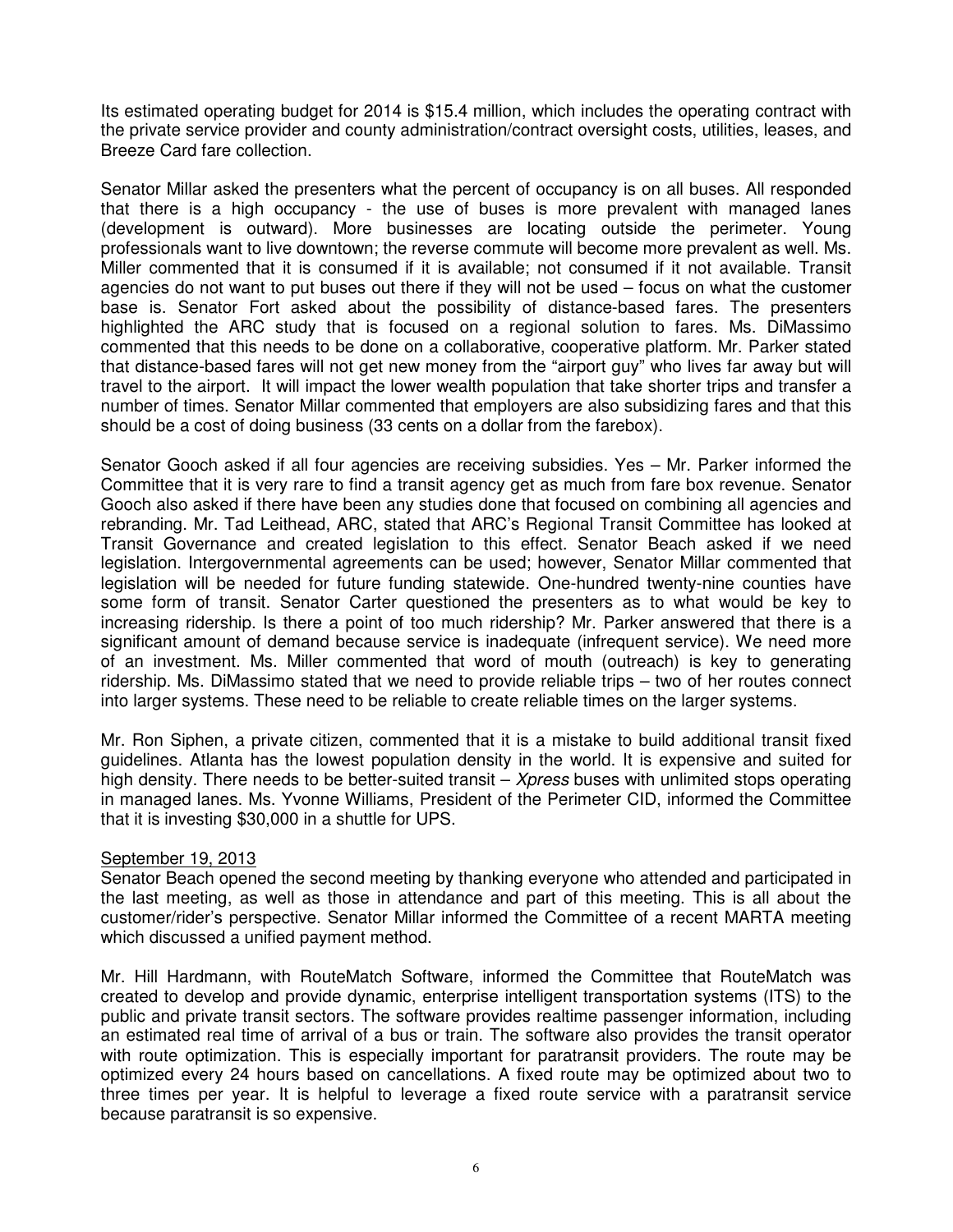Both Coweta County Transit and Henry County Transit have used RouteMatch's automated scheduling and dispatching solution to reduce or eliminate paperwork, accommodate more trip requests and verifications, and improve routing. The company now offers tablets, which have revolutionized operations in Philadelphia, Rhode Island, and Denver. On the tablets, which may be placed on each vehicle or provided to each driver, drivers can get turn-by-turn navigation, manage route and scheduling information, and access automatic vehicle local data. Each vehicle contains vehicle logic units which provide automated passenger counting. These units also provide the operator with an automated vehicle location with a GPS device and camera. Coweta County has installed the tablets on each of their vehicles. Henry County uses RouteMatch's notification module, which provides riders with automated outbound information via phone about upcoming trips and reservations. The company offers GDOT with a RouteMatch DOT Dashboard which is a unique tool to capture user defined key performance indicators from multiple transit agencies for display on graphical dashboards that are both easy to use and navigate. GDOT can use this tool to obtain information on how grantees are operating their services along with the capability of monitoring regional and statewide performance data, realtime. Senator Millar asked Mr. Hardman if the state decides to go with a regional governance model, would his company be able to integrate. Yes – we need good data before asking for state funding. Senator Carter followed up this question by asking Mr. Hardman if integration can happen as long as everyone shares their data. Mr. Hardman agreed.

Mr. Cain Williamson, with ARC, provided the Committee with testimony on transit coordination in the Atlanta region. In 2005, ARC completed the Regional Transit Institutional Analysis which examined how the Atlanta region is currently organized to plan, build, fund, and operate transit service and recommended strategies to provide a more cohesive, truly regional transit system. As a result of the Regional Transit Institutional Analysis Study, a partnership of local governments, state agencies, and current transit providers came together to discuss the establishment of a seamless, integrated transit system in the Atlanta region. The Transit Planning Board, or TPB, was created to focus on the development of a regional transit plan, improve regional system coordination, improve system performance measurement, and act as an advocate for increased federal funding for the regional transit system. Established in January 2010, the Regional Transit Committee (RTC) is currently guiding the implementation of Concept 3, the long-range transit vision for the Atlanta region developed by the board's predecessors, the Transit Planning Board (TPB), and the Transit Implementation Board.

Concept 3 was recently updated in 2012 with the highest priority projects included in the financially constrained Regional Transportation Plan. The ARC is currently conducting a regional multi-modal public transit automated fare collection study, the purpose of which is to move forward in making policy and funding decisions for governance, coordination, and future regional fare collection systems. Another one of ARC's projects is focused on designing unified bus stop signage to better identify major bus locations, provide useful and easy-to-understand routes, stops and schedule information, and reduce sign clutter. The Regional Transit Data Warehouse was created in 2011 as a central clearinghouse enabling a regional approach to the collection, management, and distribution of transit system data.

The RTC adopted Concept Regional Transit Governance Legislation of January of 2011. It creates a structure for a regional transit governing and decision-making entity to: improve the ability of transit riders to move around their community; and efficiently manage the current transit systems and plan for where it is needed and desired in the future. The guiding principles are: local control; jurisdictional participation defined as those who directly support transit services; proportional representation based on jurisdiction's population and financial contribution to region's transit system; and unified decision-making that can plan, finance, build, own, operate, and maintain (or contract for) cross-jurisdictional transit infrastructure and service.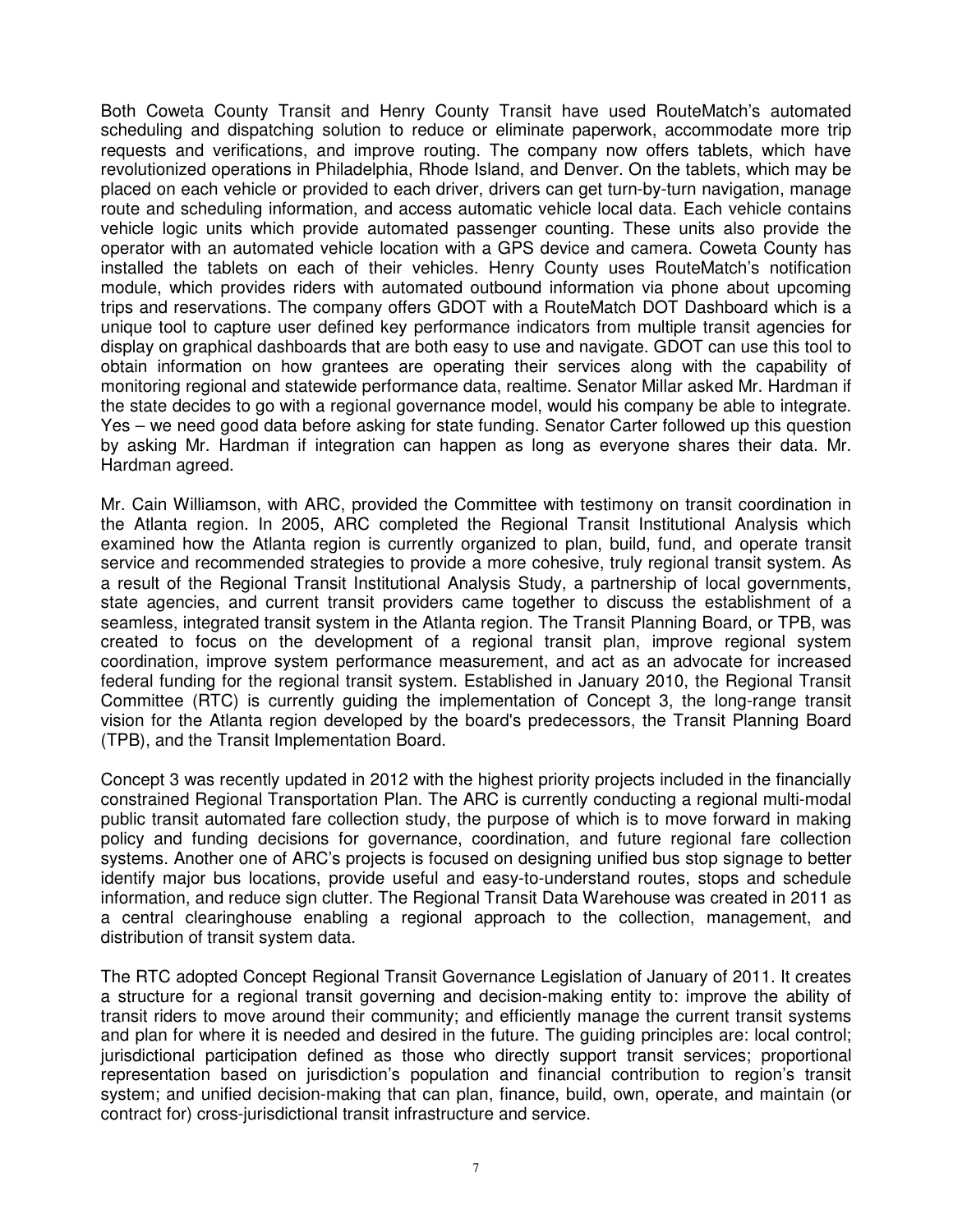The legislation: describes two types of multi-jurisdictional transit authorities in Georgia; administrative costs are recovered through member dues; defines board membership and enables creation of an executive committee; outlines general powers of transit authorities; prohibits the authority from having power to direct or manage operations of the existing operator without consent of that operator; requires the authority to adopt a Transit System Plan, five-year capital program, and an annual budget; and creates a citizens' advisory committee. A legal review was conducted in 2012 of ARC's power and authorities in context of regional transit governance. The review found that ARC: could continue intergovernmental coordination, regional planning, crossjurisdictional coordination, and technical assistance; cannot own transportation capital assets; and is capable of additional work if it is done under contract with local governments acting as their agent (negotiate and administer contracts, system operation, and management of construction).

Senator Fort asked about proportional representation. What considerations should be given to each agency's ability to move people? (90 percent service). Population and money contributed equals the most influence. Senator Fort followed up his question by asking Mr. Williamson if there is a model in the country for governance. The RTC prefers the Chicago model. Senator Gooch asked what happens to the MARTA Boards, etc. Nothing happens to them. Senator Carter asked if we need regional transit governance in order to get the coordination we want. There is coordination currently taking place, largely as a result of the creation of the RTC. There will be a point at which institutional mechanisms will be needed to further the coordination. We need a unified force and a new, independent, third party. Senator Carter then asked how this will be enforced. Legislation would give management of federal funds to the unifying entity. Use leverage of funds to force the agencies to do certain things. If there is an agreement, agencies would have to ask the ARC for federal money because ARC is the designated metropolitan planning organization. Senator Beach asked Senator Fort if GRTA was asked to be the regional entity in years past. Yes – it was asked to do some of these things. Could GRTA be the new entity? Yes; however, the RTC would emphasize local control. Senator Beach questioned if there are federal funds available for a demonstration project? This would depend on the amount/reason for the money; however, there would be a stronger case if there was a unified front. Senator Fort asked the final question regarding Clayton County Transit removal of service. ARC has met with them. The FTA has stated that it would not invest dollars until Clayton invests its own money.

Ms. Miller provided testimony to the Committee regarding metro Atlanta transit system coordination. Xpress collaborates with regional partners to coordinate services: administrative coordination includes participation in the regional Breeze Card clearinghouse and contracting with CCT and GCT to operate some routes; customer-oriented coordination, which includes providing free transfers to/from MARTA, plans for unified downtown/midtown bus stop signage, and provides the connection of customers to 11 major MARTA rail stations.

The GRTA started working with MARTA in 1999 as it began to explore new fare technology to replace the previous system. GRTA collaborated with transit partners on the Breezecard Regional Task Force to begin region-wide implementation in 2004. MARTA began to use Breeze in 2006. The state has funded \$1.5 million to equip *Xpress* buses to accept Breeze; went "live" in 2008. Today, MARTA serves as the "regional clearinghouse" for Breeze, managing and supporting the system and facilitating the transfer of payments through agreements with GRTA, CCT, and GCT. Xpress customers have several options to pay fares, including the Breeze Card: (1) Buy a new Breeze card and reload cash value onto the Breeze card at breezecard.com (allows for free transfer between Xpress and MARTA); (2) purchase an Xpress pass from an employer online (onlinesales.xpressga.com), in person at the GRTA office, or through one of the transit partners for routes operated by CCT and GCT; (3) pay cash on the bus (exact amount of fare – this is required because it would take too long for drivers to make change, resulting in a delay of service).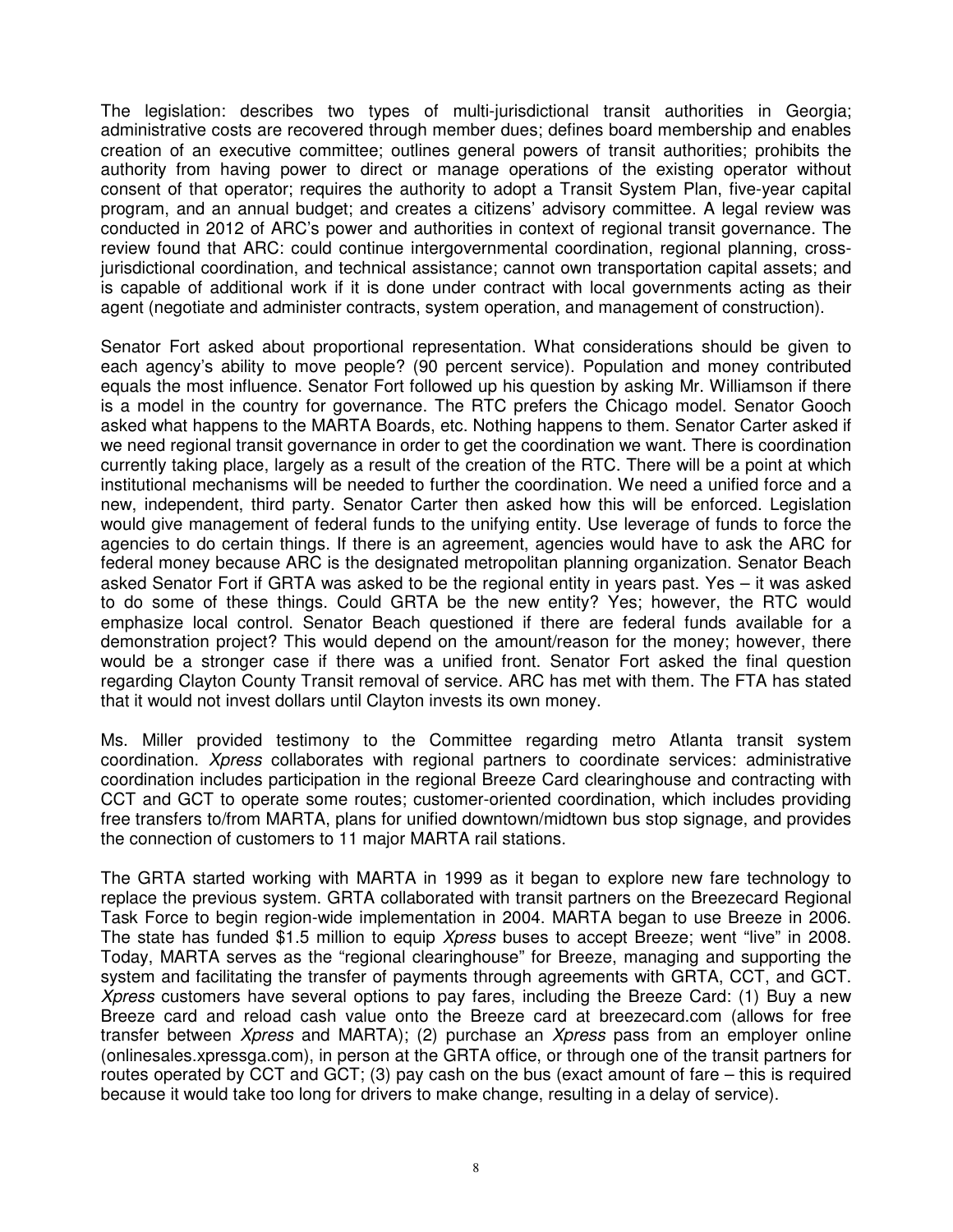The Breeze Card contract is with MARTA exclusively. GRTA was going to opt into Breeze; however, it determined it was cost-prohibitive. The GRTA continues its partnerships to improve customers' experience with Breeze by updating fare information in the Breeze system, improving Breeze vending machines to integrate transit operators' fare products, distributing passes on behalf of transit partners to state employees, and participating in ARC's fare collection study. Concepts for additional customer-oriented improvements include: an increased awareness of the Breeze Card as an option to pay fares on all of metro Atlanta's transit systems; more ways to buy a Breeze Card (i.e., in retail outlets, buy with cash, etc.); and mobile-phone payment.

Mr. Bob Dallas, a private citizen, commented that while the agencies are working well together, the private sector is the solution to provide capital and manage the system. Mr. Ron Siphen, a private citizen, emphasized the need for a comprehensive, regional plan at a cost that is reasonable to taxpayers. A fixed guideway is very expensive.

### December 17, 2013

Senator Beach began the meeting by providing an overview of the first two meetings. He stated the goal of the Committee is to have all four agencies come together and rebrand; however, the Committee understands the difficulty of this process and, therefore, finds that the transit system in general needs to be more consumer friendly. Senator Beach emphasized the difficulty he had in scheduling the trip he made from Kennesaw State University to Gwinnet Place Area – he had to go to three different websites to schedule rides. Therefore, he will be introducing an urging resolution to require the transit agencies to collaborate and develop one website (www.goatltransit.com) that the consumer has to visit to schedule a transit trip. He has met with UPS and they have agreed to loan IT personnel to help develop this website. GRTA will coordinate this effort, along with public outreach. Each transit agency will still maintain their individual websites. Senator Beach commented that to get the lifestyle rider to ride transit, we need to make it simple.

Mr. Parker, with MARTA, advised the Committee that it is very supportive of this effort. The agencies meet on a monthly basis to discuss ways to improve and this fits in well with what they have been discussing. The agencies understand that they need to be better about marketing services. All have requested ARC to jointly market their services. Ms. Miller, with GRTA, thanked Senator Beach for his leadership and for taking the next step. The website will be helpful to the general public. Mr. David Tucker, with Gwinnett County, thanked Senator Beach as well. He stated that Gwinnett focuses on local riders and is very supportive of this effort to expand and be a part of a more comprehensive and larger picture.

Senator Millar suggested to the agencies that they inform the citizens of the metropolitan Atlanta region the degree of cooperation among the agencies. He pointed out that the public became very interested in transit when the site of the proposed Braves' stadium was released. It is important to set the stage in each community and encourage people to ride mass transit. Mr. Williamson, with ARC, commented to the Committee that ARC is excited about the resolution. ARC is working on trip planning software, and there is a similar website for fare collection for the Breeze card.

## **COMMITTEE RECOMMENDATIONS**

The Committee finds that reliable and timely transportation in the metropolitan Atlanta region is of primary importance to the State of Georgia. There are several transit providers in the region, each utilizing its own routing, scheduling, and payment systems. A transit rider who desires to travel across county lines must visit multiple websites to plan a trip. Transit users in the region would greatly benefit from the creation of a website that would allow riders to plan trips, choose routes, and pay for their trips all at one website.